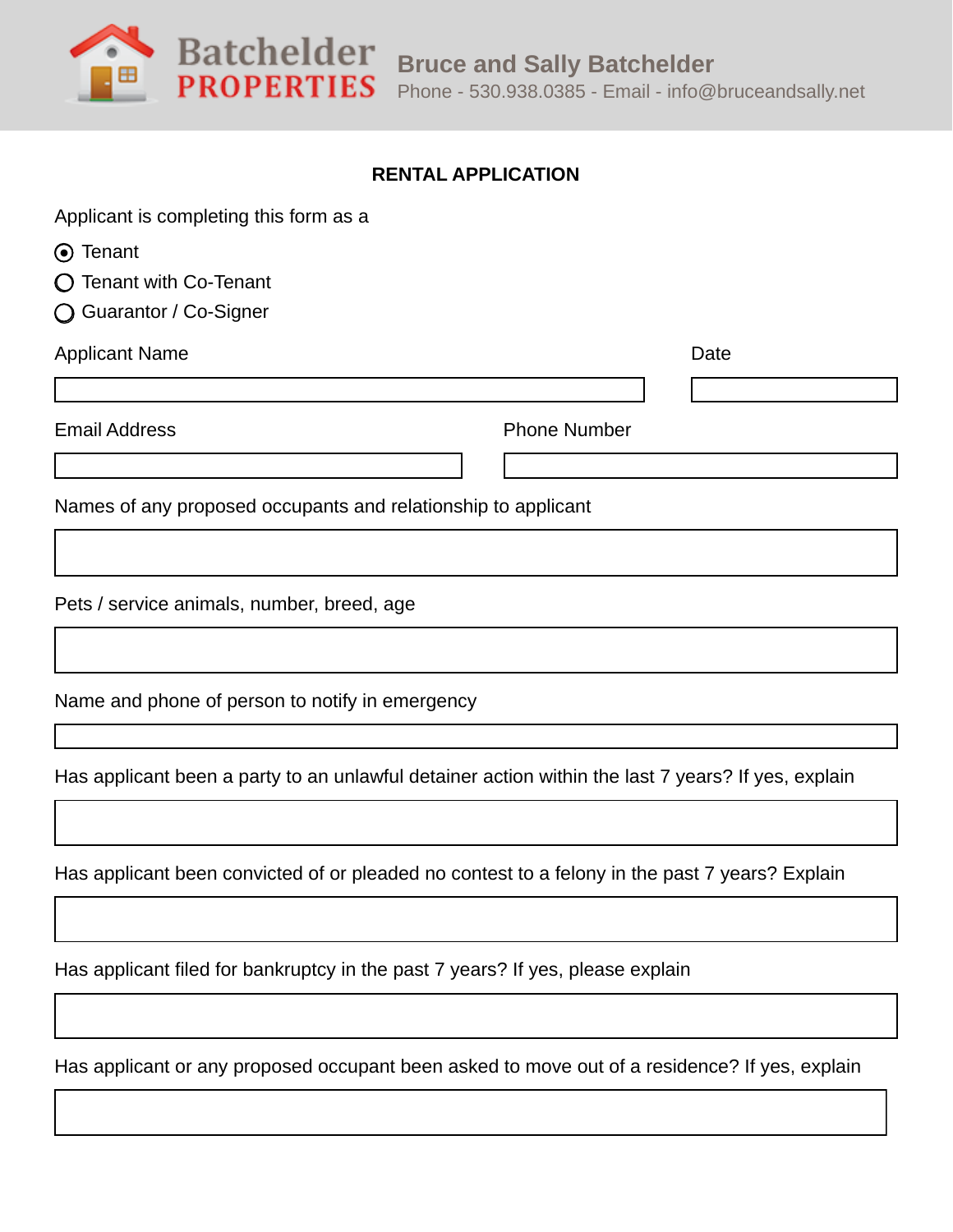## **EMPLOYMENT HISTORY**

| <b>Current Employer</b>             | <b>Employer Address</b>   |
|-------------------------------------|---------------------------|
|                                     |                           |
| <b>Supervisor's Name</b>            | <b>Supervisor's Phone</b> |
| Gross Employment Income (\$)        | Per Hour, Week or Month   |
|                                     |                           |
| Employed From and To (Dates)        | <b>Reason For Leaving</b> |
|                                     |                           |
| <b>Previous Employer</b>            | Address                   |
|                                     |                           |
| <b>Supervisor's Name</b>            | Phone                     |
|                                     |                           |
| Gross Employment Income (\$)        | Per Hour, Week or Month   |
|                                     |                           |
| <b>Employed From and To (Dates)</b> | <b>Reason For Leaving</b> |
|                                     |                           |